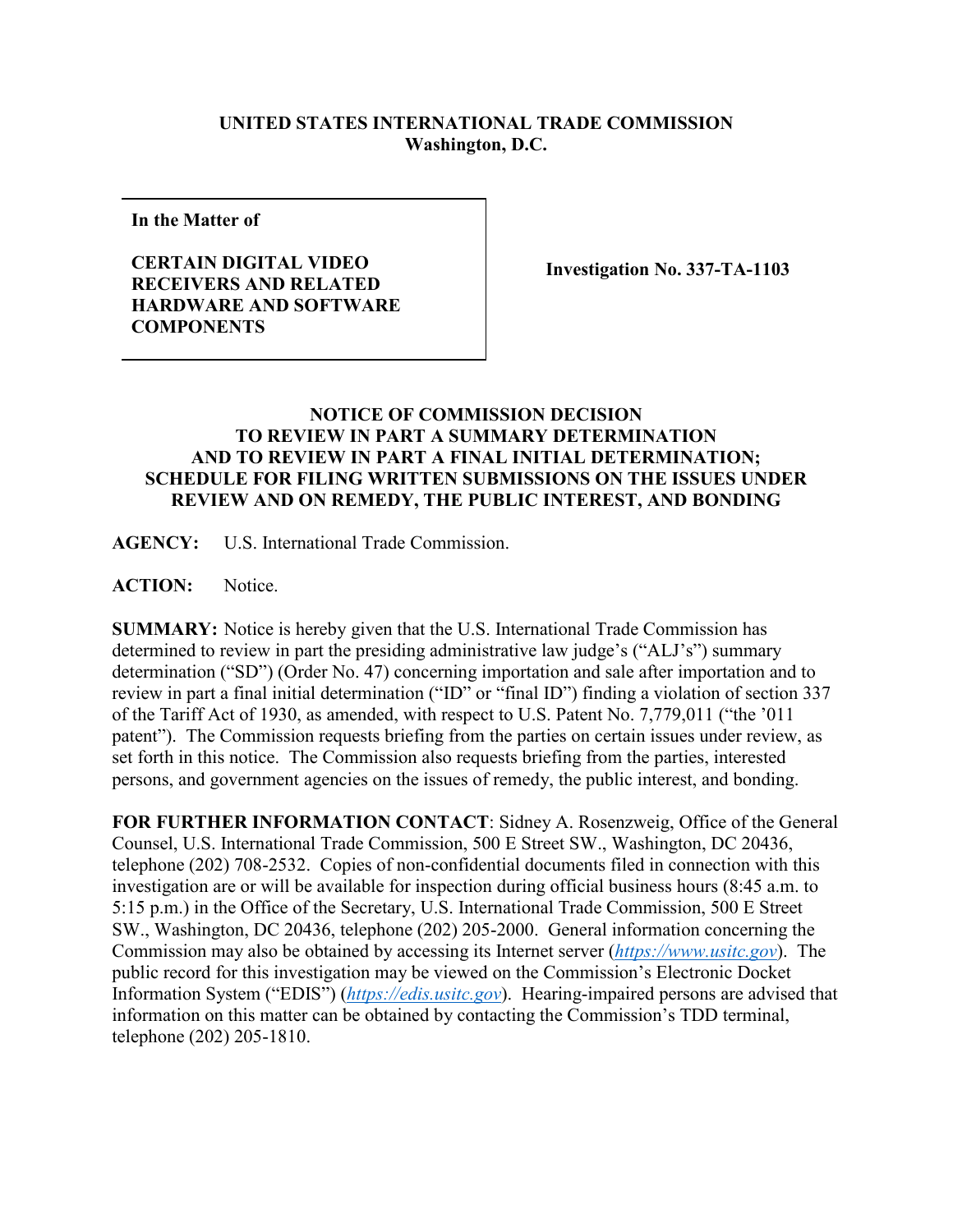**SUPPLEMENTARY INFORMATION**: On March 16, 2018, the Commission instituted this investigation based on a supplemented complaint filed on behalf of Rovi Corporation of San Jose, California; Rovi Guides, Inc. of San Jose, California; and Veveo, Inc. of Andover, Massachusetts (collectively, "Rovi"); as well as Rovi Technologies Corporation of San Jose, CA. The supplemented complaint alleges violations of section 337 of the Tariff Act of 1930, as amended, 19 U.S.C. 1337 ("section 337"), based upon the importation into the United States, the sale for importation, and the sale within the United States after importation of certain digital video receivers and related hardware and software components by reason of infringement of one or more claims of the '011 patent; and one or more claims of U.S. Patent Nos. 7,937,394 ("the '394 patent"); 7,827,585 ("the '585 patent"); 9,294,799 ("the '799 patent"); 9,396,741 ("the '741 patent"); 9,578,363 ("the '363 patent"); 9,621,956 ("the '956 patent"); and 9,668,014 ("the '014 patent"). 83 FR 11792 (Mar. 16, 2018). The Commission's notice of investigation named as respondents Comcast Corporation of Philadelphia, Pennsylvania; Comcast Cable Communications, LLC of Philadelphia, Pennsylvania; Comcast Cable Communications Management, LLC of Philadelphia, Pennsylvania; Comcast Business Communications, LLC of Philadelphia, Pennsylvania; Comcast Holdings Corporation of Philadelphia, Pennsylvania; and Comcast Shared Services, LLC of Chicago, Illinois (collectively, "Comcast"). *Id.* The Office of Unfair Import Investigations was also named as a party in this investigation. *Id.*

The Commission previously terminated the investigation as to complainant Rovi Technologies Corporation; as to the '956, '394, '014, '799, and '363 patents in their entirety; and as to certain claims of the '011, '585, and '741 patents. Order No. 12, *unreviewed*, Notice (July 24, 2018); Order No. 33, *unreviewed*, Notice (Sept. 19, 2018); Order 39, *unreviewed*, Notice (Oct. 25, 2018).

On June 3, 2019, the presiding ALJ issued Order No. 47, the subject SD, which, *inter alia*, granted Rovi's motions for summary determination as to importation and sale after importation. On June 11, 2019, Comcast filed a petition for review of the SD. On June 18, 2019, Rovi responded to Comcast's petition. On June 25, 2019, the Commission investigative attorney ("IA") responded to Comcast's petition.

On June 4, 2019, the ALJ issued the final ID. On June 17, 2019, Comcast and Rovi each filed a petition for review of the final ID. On June 25, 2019, Comcast and Rovi responded to each other's petition, and the IA responded to both.

In addition, the Commission has received comments from Rovi on the public interest pursuant to Commission Rule 210.50(a)(4). The Commission also received comments from the following organizations in response to the Commission notice soliciting public interest comments, 84 FR 27804 (June 14, 2019): Tea Party Patriots Action; Americans for Limited Government; Frontiers of Freedom Institute; Market Institute; and Conservatives for Property Rights (joined by 60 Plus Association, and Americans for Limited Government).

On June 26, 2019, the Commission extended the deadline for whether to review the SD to be commensurate with the deadline for the final ID. On July 24, 2019, the Commission extended the deadline for whether to review the SD and the final ID from August 5, 2019 to August 15, 2019.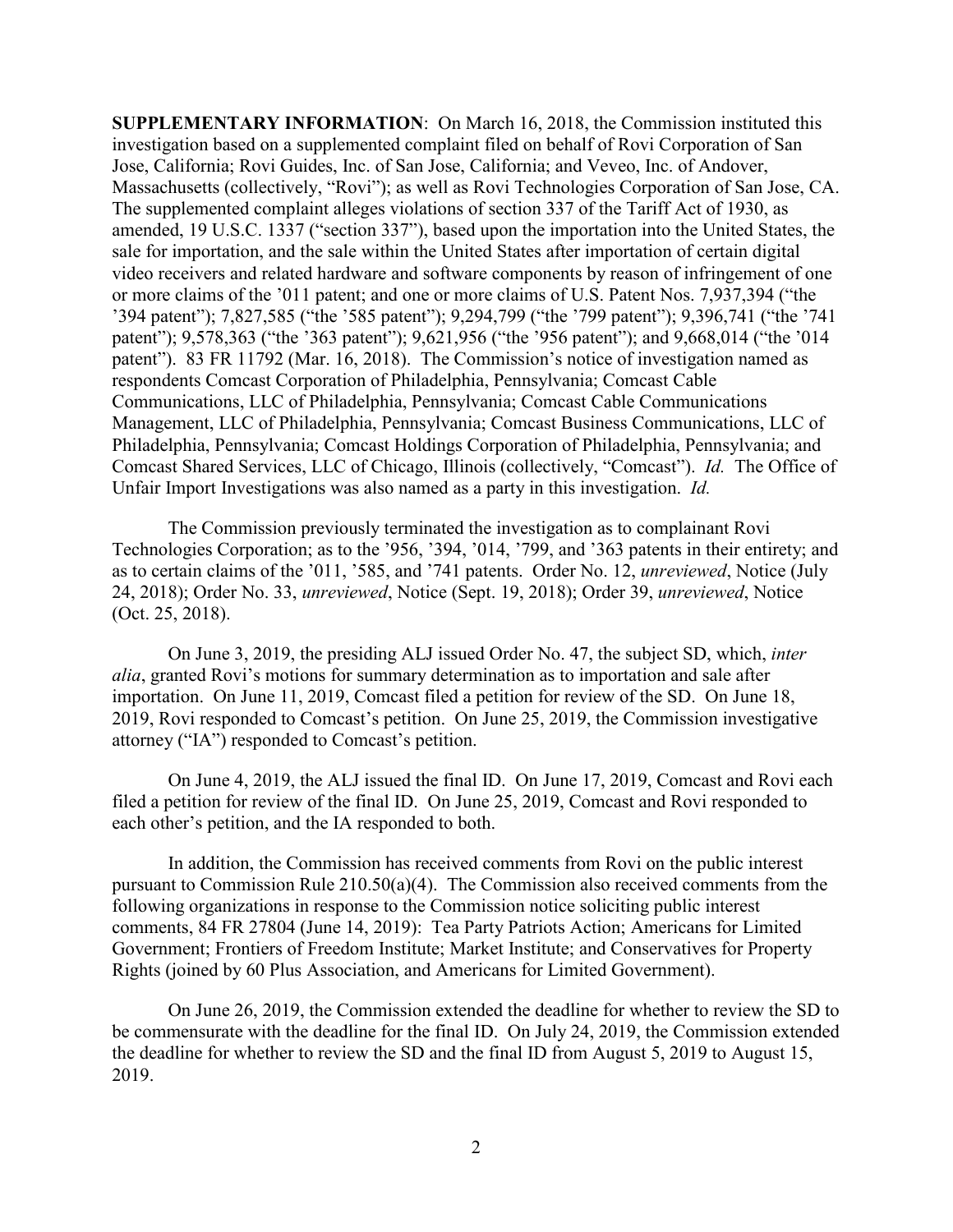With respect to the subject SD, having reviewed the record of this investigation, including the SD and the parties' submissions to the ALJ and to the Commission, the Commission has determined to review in part the SD. In particular, the Commission has determined to review and take no position on whether Comcast's alleged reimportations satisfy the importation requirement of section 337; the SD made no findings on the issue. The Commission has determined not to review the remainder of the SD.

With respect to the subject final ID, having reviewed the record of the investigation, including the final ID and the parties' submissions to the ALJ and to the Commission, the Commission has determined to review in part the final ID as follows:

For the '011 patent, the Commission has determined to review the final ID's findings on direct and indirect infringement of claims 1 and 9 of the '011 patent by Comcast's non-redesigned system. The Commission has determined not to review the remainder of the final ID's findings as to the '011 patent, including the final ID's findings that Comcast's two redesigns do not infringe claims 1 and 9 of the '011 patent.

For the '585 patent, the Commission has determined to review and take no position as to the final ID's findings on the contingent noninfringement issues raised in Comcast's petition for review of the final ID, particularly whether the final ID erred in finding no disavowal by Rovi of settings that do not control how programs are to be digitally stored; whether the accused "auto pad recordings" functionality infringes claims 1 and 15; and whether the accused "start," "stop," and "HD Preferred" functionality infringes claims 8, 11, and 22. The Commission has determined not to review the remainder of the final ID's findings as to the '585 patent, including the finding that the asserted claims are invalid in view of the ReplayTV prior art.

For the '741 patent, the Commission has determined to review and take no position as to the final ID's findings on the contingent invalidity issues raised in Comcast's petition for review of the final ID, particularly whether U.S. Patent Application Publication US 2002/0095510 to Sie (RX-69) anticipates claims 1, 8, and 14 of the '741 patent and whether, under Rovi's claim construction, U.S. Patent No. 7,073,189 to McElhatten (RX-71) anticipates Claims 1, 8, and 14 of the '741 patent. The Commission has determined not to review the remainder of the findings as to the '741 patent, including the ALJ's construction of "specified time" in the *Markman* order, Order No. 41 (Oct. 15, 2018), the final ID's finding of noninfringement, and the final ID's waiver determination with respect to the "Restart Reminder" feature.

Comcast's petition for review of the final ID questioned the final ID's findings as to whether the accused products are "articles that—infringe" the asserted patents, 19 U.S.C.  $1337(a)(1)(B)$  &  $(a)(1)(B)(i)$ , and the scope of the Commission's authority to find an unfair trade act based upon Comcast's direct infringement. Such issues fall within the scope of the Commission's review of infringement as to the '011 patent, and the Commission will address Comcast's arguments based upon the Commission's infringement findings as to the '011 patent.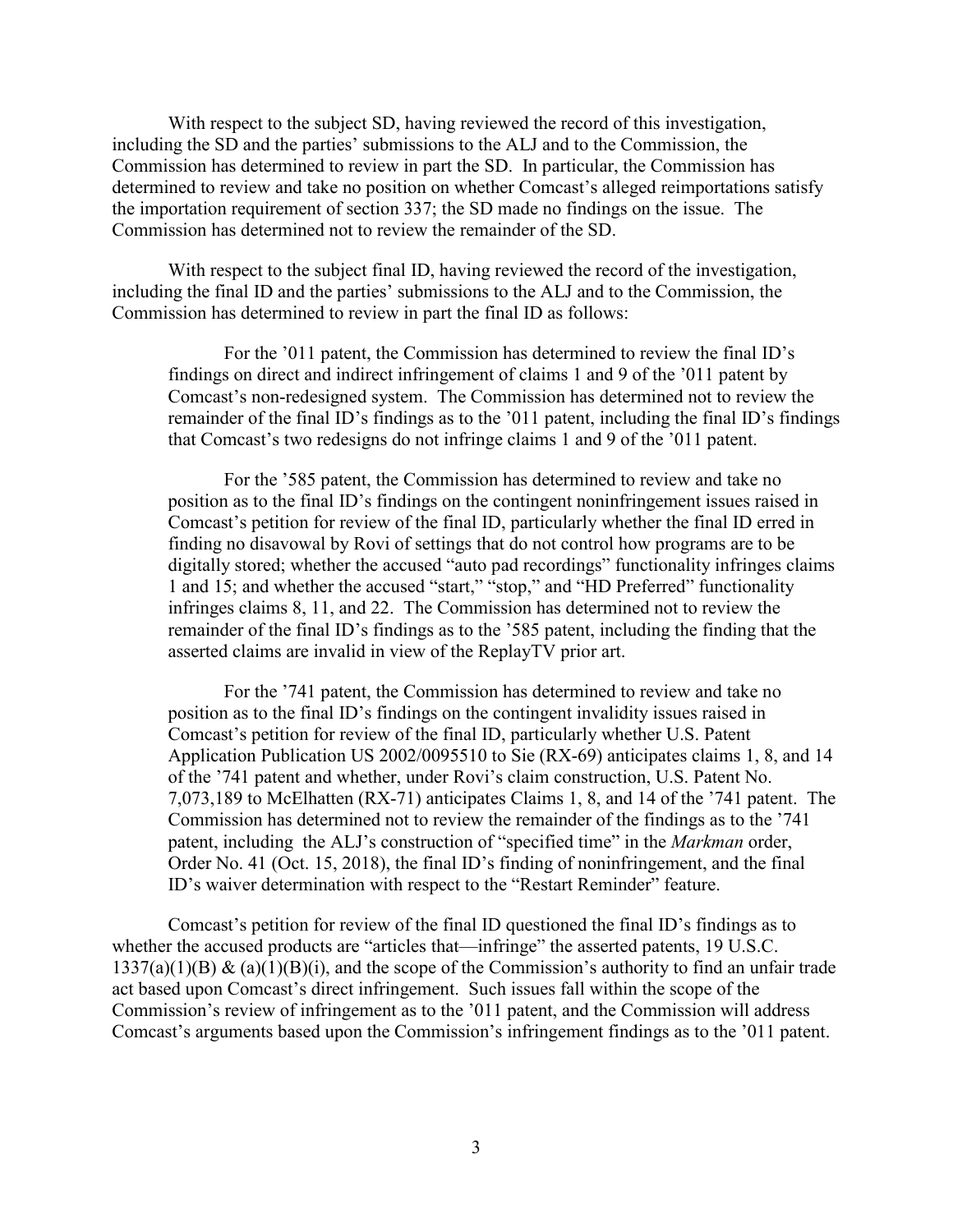In connection with its review, the Commission requests responses to the following questions based in part on Comcast's assertion in its petition for review of the final ID that the final ID "is not entirely clear as to whether it found a violation of Section 337 on the basis of direct infringement of claim 9 of the '011 Patent by way of Comcast's use of the claimed system." Comcast Pet. 20. The parties are requested to brief their positions with reference to the applicable law and the existing evidentiary record.<sup>[[1](#page-3-0)]</sup> In addition, the parties are to take as true: all of the final ID's findings as to the structure, function, and operation of Comcast's X1 system; and Comcast's inducement of its users' conduct. Comcast did not petition the Commission for review of any of those findings. The questions below reflect the Federal Circuit's understanding that certain "persons' actions" constitute infringement under 35 U.S.C. 271. S*uprema, Inc. v. ITC*, 796 F.3d 1338, 1347 (Fed. Cir. 2015) (en banc) (emphasis omitted).

- 1. Please explain, with attention to the statutory language of 35 U.S.C. 271(a) and any differences in claim language between claims 1 and 9 of the '011 patent, the circumstances in which each act of direct infringement by Comcast occurs for each claim. (For example, is there direct infringement by Comcast's testing or other use of its system, by a Comcast user's own searching, or both.)
- 2. Please explain, with attention to the statutory language of 35 U.S.C. 271(a) and any differences in claim language between claims 1 and 9 of the '011 patent, the circumstances in which Comcast's users directly infringe either claim. In connection with your response to this question please explain whether and how Comcast's users can directly infringe claim 9 but not claim 1, or vice versa.
- 3. Based on your answers to questions 1 and 2, please explain for claims 1 and 9 of the '011 patent whether and how the "single entity" test of *Akamai Technologies, Inc. v. Limelight Networks, Inc.*, 797 F.3d 1020, 1022 (Fed. Cir. 2015) should be applied and whether the final ID's application of that test to claim 1 of the '011 patent, *see* Final ID at 271, is correct.

In connection with the final disposition of this investigation, the Commission may (1) issue an order that could result in the exclusion of the subject articles from entry into the United States, and/or (2) issue a cease and desist order that could result in the respondent being required to cease and desist from engaging in unfair acts in the importation and sale of such articles. Accordingly, the Commission is interested in receiving written submissions that address the form of remedy, if any, that should be ordered. If a party seeks exclusion of an article from entry into the United States for purposes other than entry for consumption, the party should so indicate and provide information establishing that activities involving other types of entry either are adversely affecting it or likely to do so. For background, see *Certain Devices for Connecting* 

<span id="page-3-0"></span><sup>[1]</sup> In seeking briefing on these issues, the Commission has not determined to excuse any party's noncompliance with Commission rules and the ALJ's procedural requirements, including requirements to present issues in pre-hearing and post-hearing submissions. *See, e.g.*, Order No. 2 (Mar. 28, 2018) (ground rules). The Commission may, for example, decline to disturb certain findings in the final ID upon finding that issue was not presented in a timely manner to the ALJ.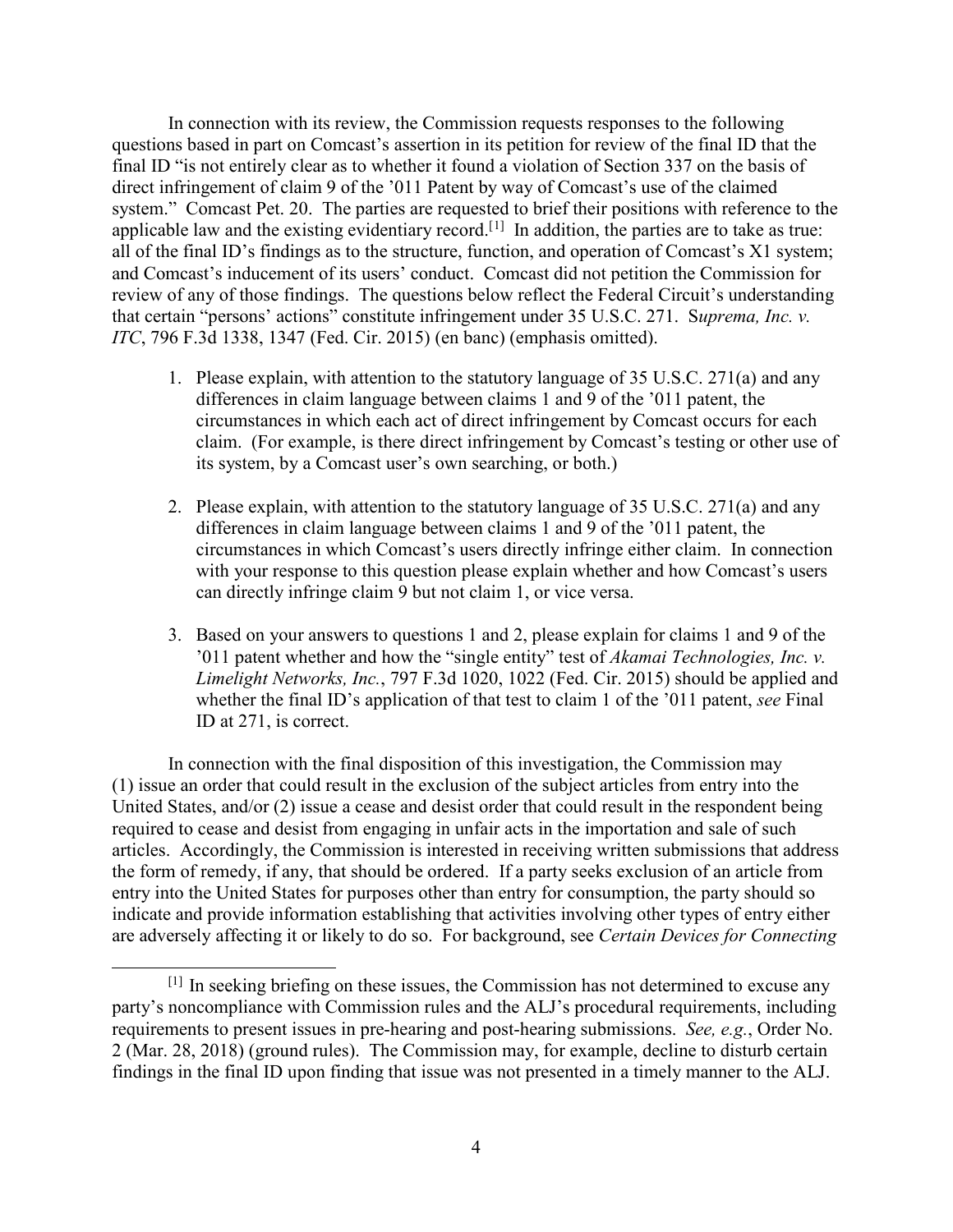*Computers via Telephone Lines*, Inv. No. 337-TA-360, USITC Pub. No. 2843, Comm'n Op. at 7- 10 (Dec. 1994).

If the Commission contemplates some form of remedy, it must consider the effects of that remedy upon the public interest. The factors the Commission will consider include the effect that an exclusion order and/or cease and desist order would have on (1) the public health and welfare, (2) competitive conditions in the U.S. economy, (3) U.S. production of articles that are like or directly competitive with those that are subject to investigation, and (4) U.S. consumers. The Commission is therefore interested in receiving written submissions that address the aforementioned public interest factors in the context of this investigation.

If the Commission orders some form of remedy, the U.S. Trade Representative, as delegated by the President, has 60 days to approve or disapprove the Commission's action. *See* Presidential Memorandum of July 21, 2005, 70 FR 43251 (July 26, 2005). During this period, the subject articles would be entitled to enter the United States under bond, in an amount determined by the Commission and prescribed by the Secretary of the Treasury. The Commission is therefore interested in receiving submissions concerning the amount of the bond that should be imposed if a remedy is ordered.

**WRITTEN SUBMISSIONS:** The parties to the investigation are requested to file written submissions limited to the enumerated questions above. The parties' opening submissions should not exceed 40 pages, and their reply submissions should not exceed 30 pages. Parties to the investigation, interested government agencies, and any other interested parties are encouraged to file written submissions on the issues of remedy, the public interest, and bonding. Such submissions should address the recommended determination by the ALJ on remedy and bonding. Complainant and the Commission investigative attorney are also requested to submit proposed remedial orders for the Commission's consideration. Complainant is also requested to state the date that the asserted patents expire and the HTSUS numbers under which the accused products are imported, and provide identification information for all known importers of the subject articles. Initial written submissions and proposed remedial orders must be filed no later than close of business on Thursday, August 29, 2019. Reply submissions must be filed no later than the close of business on Tuesday, September 10, 2019. No further submissions on these issues will be permitted unless otherwise ordered by the Commission. Persons filing written submissions must file the original document electronically on or before the deadlines stated above and submit 8 true paper copies to the Office of the Secretary by noon the next day pursuant to section 210.4(f) of the Commission's Rules of Practice and Procedure (19 CFR 210.4(f)). Submissions should refer to the investigation number (Inv. No. 337-TA-1103) in a prominent place on the cover page and/or the first page. (*See* Handbook for Electronic Filing Procedures, *[https://www.usitc.gov/documents/handbook\\_on\\_filing\\_procedures.pdf](https://www.usitc.gov/documents/handbook_on_filing_procedures.pdf)* ). Persons with questions regarding filing should contact the Secretary at  $(202)$  205-2000.

Any person desiring to submit a document to the Commission in confidence must request confidential treatment. All such requests should be directed to the Secretary to the Commission and must include a full statement of the reasons why the Commission should grant such treatment. *See* 19 CFR 201.6. Documents for which confidential treatment by the Commission is properly sought will be treated accordingly. All information, including confidential business information and documents for which confidential treatment is properly sought, submitted to the